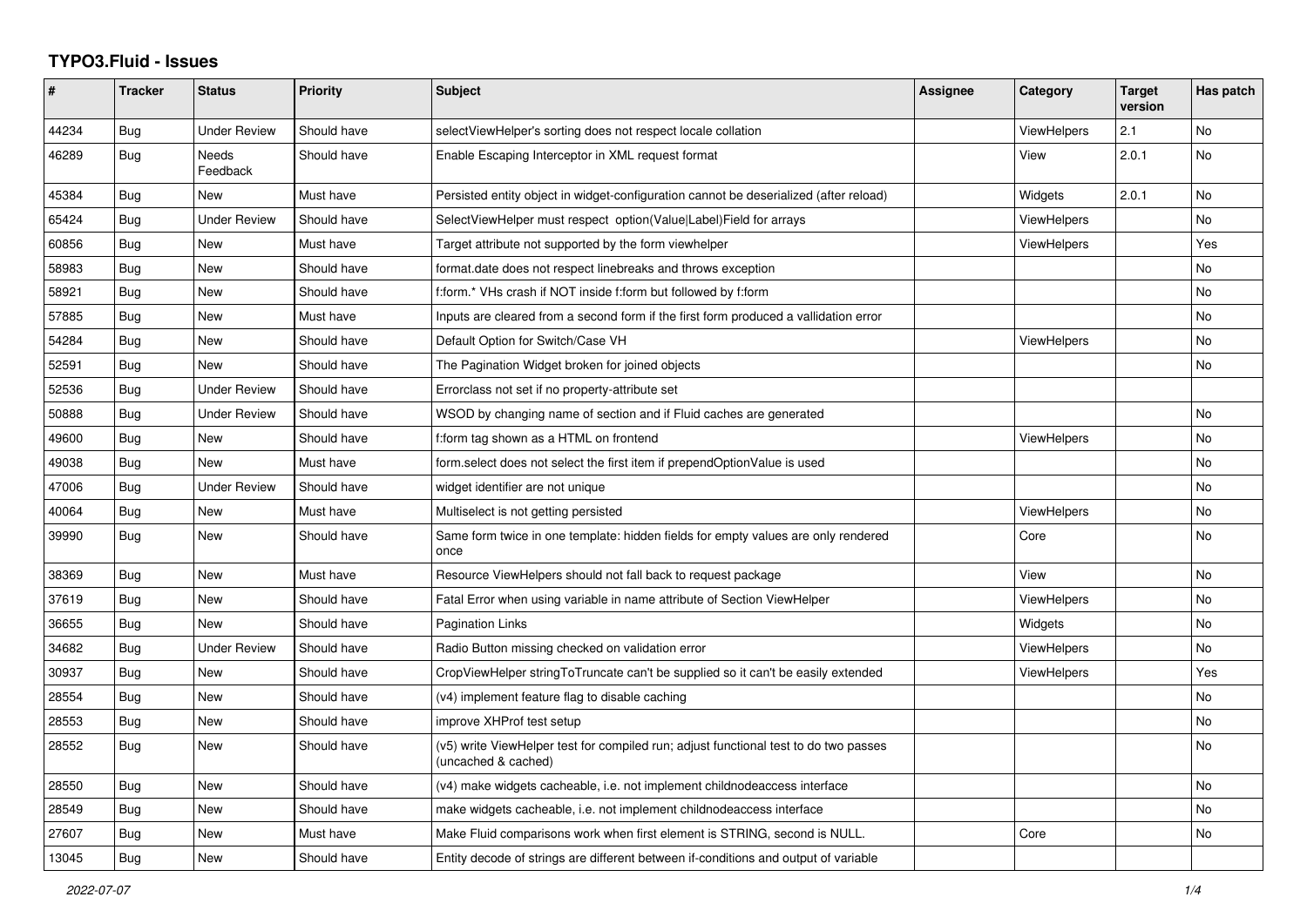| #     | <b>Tracker</b> | <b>Status</b>            | <b>Priority</b> | Subject                                                                            | <b>Assignee</b> | Category    | <b>Target</b><br>version | Has patch |
|-------|----------------|--------------------------|-----------------|------------------------------------------------------------------------------------|-----------------|-------------|--------------------------|-----------|
| 8648  | Bug            | New                      | Should have     | format.crop ViewHelper should support all features of the crop stdWrap function    |                 | ViewHelpers |                          | No        |
| 3481  | Bug            | New                      | Should have     | Use ViewHelperVariableContainer in PostParseFacet                                  |                 | Core        |                          | No        |
| 52419 | Bug            | New                      | Should have     | Wrong PHPDocs notation for default value inline f:translate viewhelper             |                 |             | 2.0                      | No        |
| 62346 | Feature        | New                      | Could have      | f:comment should have high precende                                                |                 | Core        | 3.x                      | No        |
| 60271 | Feature        | New                      | Should have     | Paginate viewhelper, should also support arrays                                    |                 |             |                          | No        |
| 60181 | Feature        | <b>New</b>               | Could have      | Caching mechanism for Fluid Views/Templates                                        |                 | View        |                          | No.       |
| 60003 | Feature        | New                      | Should have     | Add required-Attribute to f:form.password                                          |                 | ViewHelpers |                          | No        |
| 51277 | Feature        | New                      | Should have     | ViewHelper context should be aware of actual file occurrence                       |                 |             |                          | No        |
| 51100 | Feature        | New                      | Must have       | Links with absolute URI should have the option of URI Scheme                       |                 | ViewHelpers |                          | No        |
| 49756 | Feature        | <b>Under Review</b>      | Should have     | Select values by array key in checkbox viewhelper                                  |                 |             |                          | No        |
| 48355 | Feature        | New                      | Could have      | Assign output of viewhelper to template variable for further processing.           |                 |             |                          |           |
| 46545 | Feature        | New                      | Should have     | Better support for arrays in options of SelectViewHelper                           |                 |             |                          | No        |
| 46257 | Feature        | <b>Under Review</b>      | Should have     | Add escape sequence support for Fluid                                              |                 | Core        |                          | No        |
| 45345 | Feature        | <b>Needs</b><br>Feedback | Should have     | Easy to use comments for fluid that won't show in output                           |                 |             |                          |           |
| 45153 | Feature        | New                      | Should have     | f:be.menus.actionMenuItem - Detection of the current select option is insufficient |                 |             |                          | No        |
| 42397 | Feature        | New                      | Should have     | Missing viewhelper for general links                                               |                 |             |                          | No        |
| 40081 | Feature        | New                      | Should have     | Allow assigned variables as keys in arrays                                         |                 |             |                          | No        |
| 39936 | Feature        | New                      | Should have     | registerTagAttribute should handle default values                                  |                 | ViewHelpers |                          | No.       |
| 38130 | Feature        | New                      | Should have     | Checkboxes and multiple select fields should have an assignable default value      |                 |             |                          | No        |
| 36559 | Feature        | New                      | Could have      | New widget progress bar                                                            |                 |             |                          | Yes       |
| 36410 | Feature        | New                      | Should have     | Allow templates to send arguments back to layout                                   |                 | ViewHelpers |                          | No        |
| 33215 | Feature        | New                      | Should have     | RFC: Dynamic values in ObjectAccess paths                                          |                 |             |                          | No        |
| 31955 | Feature        | New                      | Should have     | f:uri.widget                                                                       |                 | Widgets     |                          | No        |
| 30555 | Feature        | New                      | Could have      | Make TagBuilder more extensible                                                    |                 | Core        |                          | No        |
| 10472 | Feature        | New                      | Could have      | Fluid Standalone distribution                                                      |                 | Core        |                          | No        |
| 9514  | Feature        | New                      | Should have     | Support explicit Array Arguments for ViewHelpers                                   |                 |             |                          |           |
| 8989  | Feature        | Needs<br>Feedback        | Could have      | Search path for fluid template files                                               |                 | View        |                          | No        |
| 7608  | Feature        | New                      | Could have      | Configurable shorthand/object accessor delimiters                                  |                 | Core        |                          | Yes       |
| 4704  | Feature        | New                      | Should have     | Improve parsing exception messages                                                 |                 | Core        |                          |           |
| 3291  | Feature        | Needs<br>Feedback        | Should have     | Cacheable viewhelpers                                                              |                 |             |                          | No        |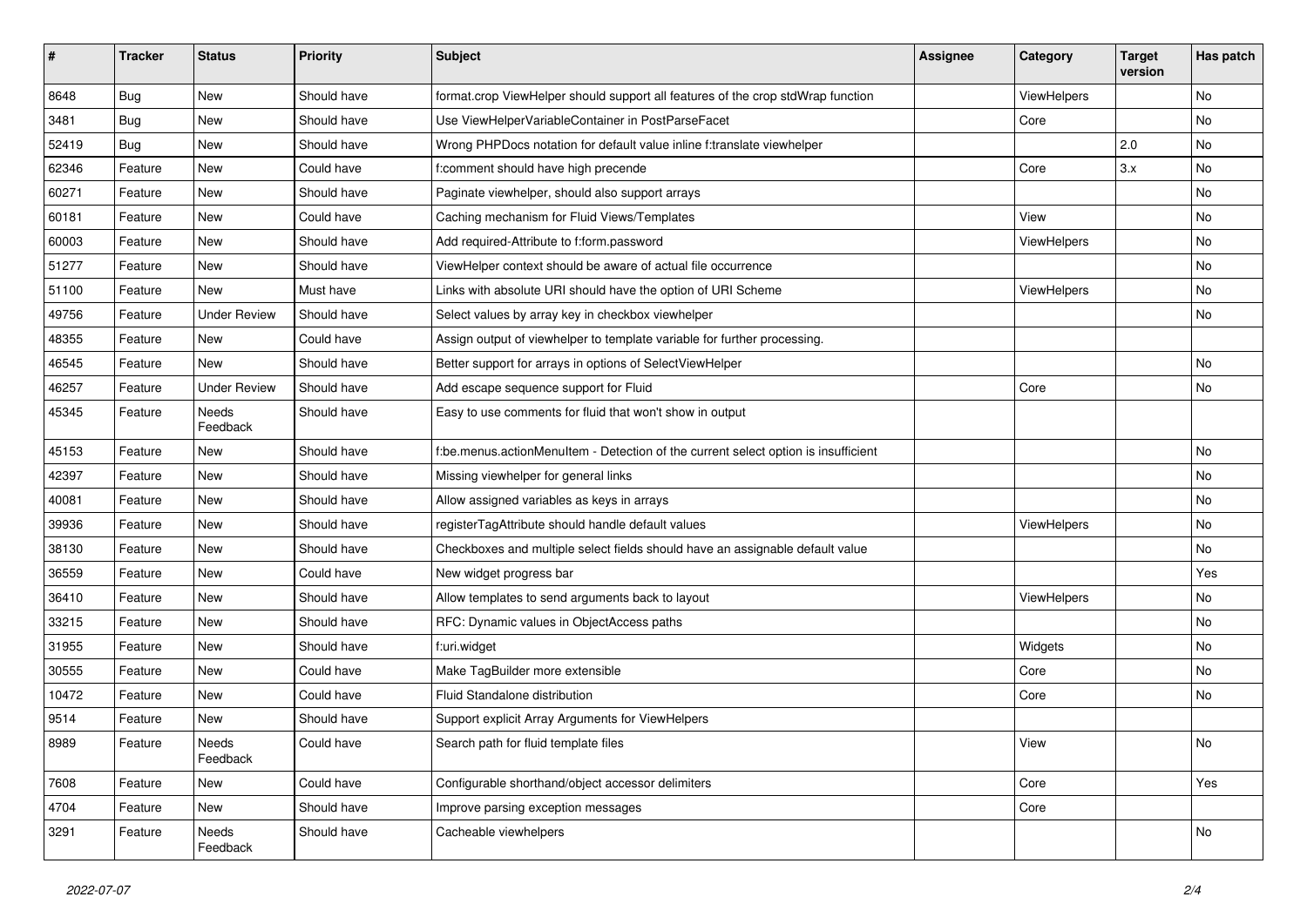| ∦     | <b>Tracker</b> | <b>Status</b>       | <b>Priority</b>      | Subject                                                                                                | <b>Assignee</b>                | Category           | <b>Target</b><br>version | Has patch |
|-------|----------------|---------------------|----------------------|--------------------------------------------------------------------------------------------------------|--------------------------------|--------------------|--------------------------|-----------|
| 1907  | Feature        | New                 | Could have           | Default values for view helpers based on context                                                       |                                | Core               |                          |           |
| 56237 | Task           | New                 | Should have          | in-line (Condition) View Helpers should not evaluate on parsing                                        |                                |                    |                          | No        |
| 47669 | Task           | New                 | Should have          | FormViewHelper does not define the default request method                                              |                                |                    |                          | No        |
| 46091 | Task           | Needs<br>Feedback   | Should have          | Show source file name and position on exceptions during parsing                                        |                                |                    |                          | No        |
| 45394 | Task           | New                 | Should have          | Forwardport Unit test for standalone view                                                              |                                | View               |                          | <b>No</b> |
| 43072 | Task           | New                 | Should have          | Remove TOKENS for adding templates fallback in Backporter                                              |                                | View               |                          | No        |
| 43071 | Task           | New                 | Should have          | Remove TOKENS for adding fallback teplates in B                                                        |                                |                    |                          | No        |
| 42743 | Task           | New                 | Should have          | Remove inline style for hidden form fields                                                             |                                |                    |                          | No        |
| 34309 | Task           | New                 | Could have           | Unknown ViewHelpers cause exception - should be handled more graceful                                  |                                | <b>ViewHelpers</b> |                          | No        |
| 32035 | Task           | New                 | Should have          | Improve fluid error messages                                                                           |                                | Core               |                          | Yes       |
| 26664 | Task           | New                 | Won't have this time | Clean up Form ViewHelpers                                                                              |                                | ViewHelpers        |                          | No        |
| 26658 | Task           | New                 | Won't have this time | Make Form ViewHelpers consistent                                                                       |                                | ViewHelpers        |                          | No        |
| 10911 | Task           | New                 | Should have          | Tx_Fluid_ViewHelpers_Form_AbstractFormViewHelper->renderHiddenIdentityField<br>should be more reliable |                                | ViewHelpers        |                          | No        |
| 9950  | Task           | New                 | Should have          | Binding to nested arrays impossible for form-elements                                                  |                                | ViewHelpers        |                          |           |
| 5636  | Task           | <b>Under Review</b> | Must have            | Form_RadioViewHelper and CheckBoxViewHelper miss check for existing object<br>before it is accessed.   |                                |                    |                          | <b>No</b> |
| 51239 | <b>Bug</b>     | <b>Under Review</b> | Must have            | AbstractViewHelper use incorrect method signature for "\$this->systemLogger->log()"                    | Adrian Föder                   | Core               |                          | Yes       |
| 54195 | Task           | New                 | Should have          | Rename and move FormViewHelper's errorClass value, currently 'f3-form-error'                           | Adrian Föder                   | ViewHelpers        |                          | No        |
| 59057 | Bug            | <b>Under Review</b> | Must have            | Hidden empty value fields shoud be disabled when related field is disabled                             | Bastian<br>Waidelich           | ViewHelpers        |                          | <b>No</b> |
| 58862 | Bug            | Needs<br>Feedback   | Should have          | FormViewHelper doesn't accept NULL as value for \$arguments                                            | <b>Bastian</b><br>Waidelich    | ViewHelpers        |                          | Yes       |
| 53806 | Bug            | Under Review        | Should have          | Paginate widget maximumNumberOfLinks rendering wrong number of links                                   | <b>Bastian</b><br>Waidelich    | Widgets            |                          | No        |
| 55008 | Bug            | <b>Under Review</b> | Should have          | Interceptors should be used in Partials                                                                | Christian Müller               |                    |                          | No        |
| 33628 | Bug            | Needs<br>Feedback   | Must have            | Multicheckboxes (multiselect) for Collections don't work                                               | Christian Müller               | ViewHelpers        |                          | <b>No</b> |
| 3725  | Feature        | New                 | Could have           | <b>CSS Engine</b>                                                                                      | Christian Müller   ViewHelpers |                    |                          | No        |
| 37095 | Feature        | New                 | Should have          | It should be possible to set a different template on a Fluid TemplateView inside an<br>action          | Christopher<br>Hlubek          |                    |                          | No        |
| 43346 | Feature        | <b>Under Review</b> | Should have          | Allow property mapping configuration via template                                                      | Karsten<br>Dambekalns          | ViewHelpers        | 2.1                      | No        |
| 8491  | Task           | Needs<br>Feedback   | Should have          | link.action and uri.action differ in absolute argument                                                 | Karsten<br>Dambekalns          | ViewHelpers        |                          | No        |